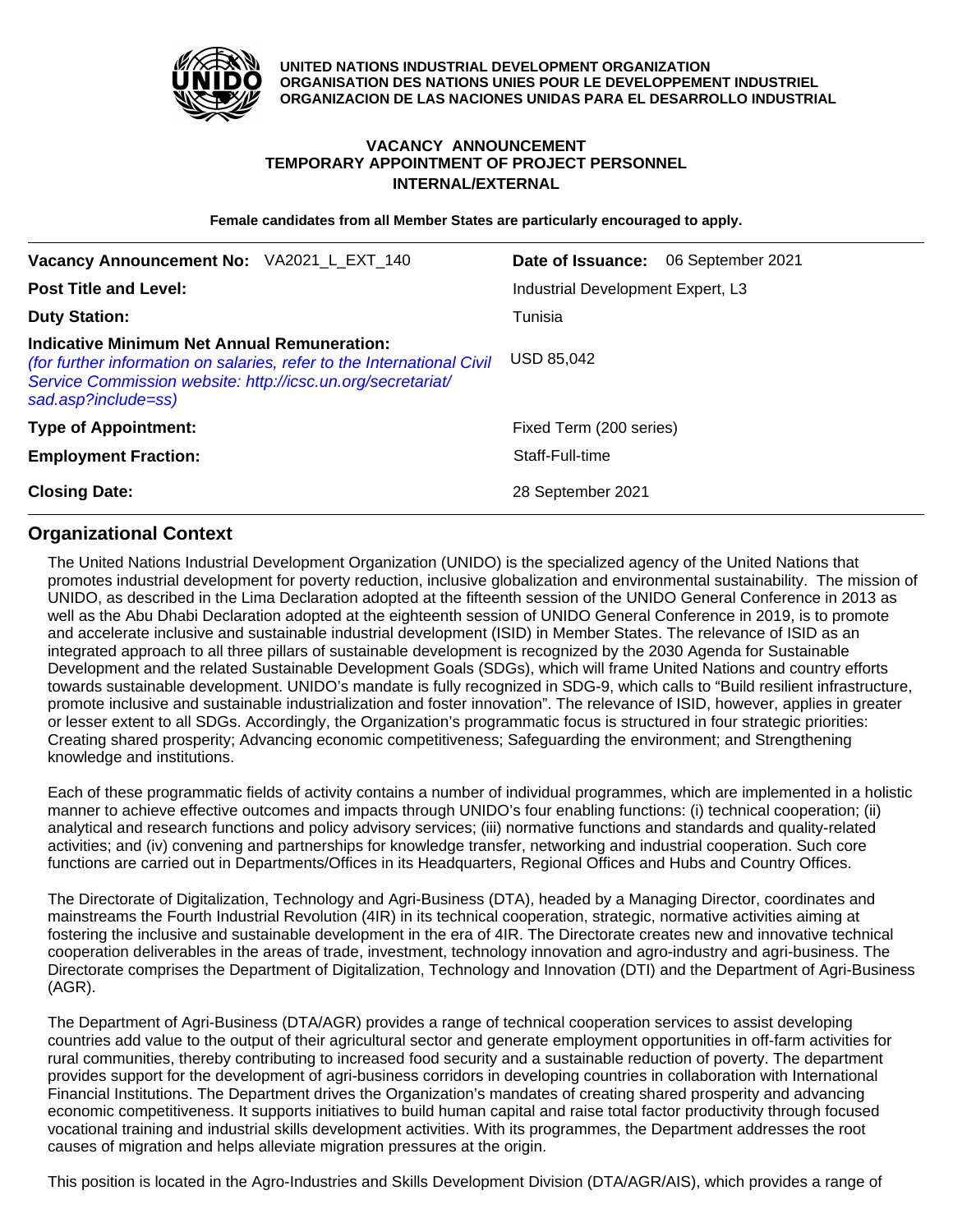specialized services and knowhow to address the specific needs of Member States in the industrial processing of nonfood agricultural produce and technical skills development to provide their populations with sustainable livelihoods.

The Industrial Development Expert (L3) is expected to deliver: (a) work that contains in-depth analyses contributing to results achieved by the Department; (b) in creating an enabling environment for team work which is catalytic to achieving results; (c) in building relationships which contributes to partnerships resulting in strategic collaborations and (d) in achieving results within a professional team.

The UNIDO Performance Management System reinforces collaboration within one's team as well as among cross-functional teams. The incumbent will collaborate with colleagues within as well as outside the Department and as applicable with UNIDO colleagues worldwide, and backup team members as needed.

Staff members are subject to the authority of the Director General and in this context all staff are expected to serve in any assignment and duty station as determined by the needs of the Organization.

## Project Context

"Supporting the development of handicrafts and design value chains in Tunisia" (180185)

The project, financed by the European Union with a contribution from the Italian Agency for Development Cooperation and implemented by the United Nations Industrial Development Organization (UNIDO), supports the competitiveness of the craft and design sector, to ensure the upgrade, quality, and modernization of products for an improved access to national and international markets.

To transform artisanal value chains into a higher value-added economic sector and to develop competitive advantages throughout the country, the project supports actors along the value chains, including SMEs, entrepreneurs, artisan, designers as well as support institutions, such as fine arts schools, R&D centers, among others. The sector is strategic for the country for the strong potential impact on the social inclusion of vulnerable populations, especially women. As such, strengthening clusters and value chains in different crafts is an opportunity to create decent and sustainable jobs for women and to strengthen their economic empowerment.

The project supports 7 selected clusters and provides technical assistance to support institutions, associations in the field of handicrafts and design, academic institutions, and will set up Creative Hubs to improve the competitiveness of the sector throughout the country. This holistic and integrated approach constitutes a privileged opportunity to support the Tunisian economy in creating decent and sustainable jobs, especially for youth and women. The project works closely with national authorities to ensure strong ownership and integrate the national private sector development strategy.

## **Main Functions**

The incumbent works under the supervision of the Chief of the Agro-Industries and Skills Development Division and under the overall guidance of the Director of Department of Agri-Business, and in close collaboration with the colleagues to support the mandate of the Division to provide rural communities with technical and entrepreneurial capacities and to contribute to the incubation and development of self-reliant economic activities in rural areas. Specifically, he/she will perform the following duties:

• Coordinate the implementation of the project; supervises and coordinates the work of project consultants, partners and subcontractors; assumes responsibility for the provision of project/programme implementation services ensuring that assigned inputs are delivered on time at the right level of quality and within the allocated budget.

- Prepare necessary inputs (work plans, consultant job descriptions, terms of reference, training arrangements, equipment specifications, etc.),

- Monitor progress and expenditures, prepare financial forecasts and budget revisions, including missions to project sites

- Participate in oversight meetings in the field and at headquarters and assists the Evaluation Group in its evaluations of projects/programmes.

- Coordinate project communication and knowledge management activities.

• Manage external relations by maintaining close relationships with all stakeholders involved in the project, including government institutions and international entities, locally-based donor institutions, international financial institutions and regional development banks, the private sector, civil society and academia to establish collaborations and synergies.

• Act as a focal point for project donors, government and non-government partners; presents the project, its progress and results to donors and partners, liaises with the Steering Committee members, and ensures timely provision of reports to donors and government.

• Liaise with locally-based bilateral and multilateral donors, relevant development agencies, international financial institutions and regional development banks to discuss opportunities to collaborate.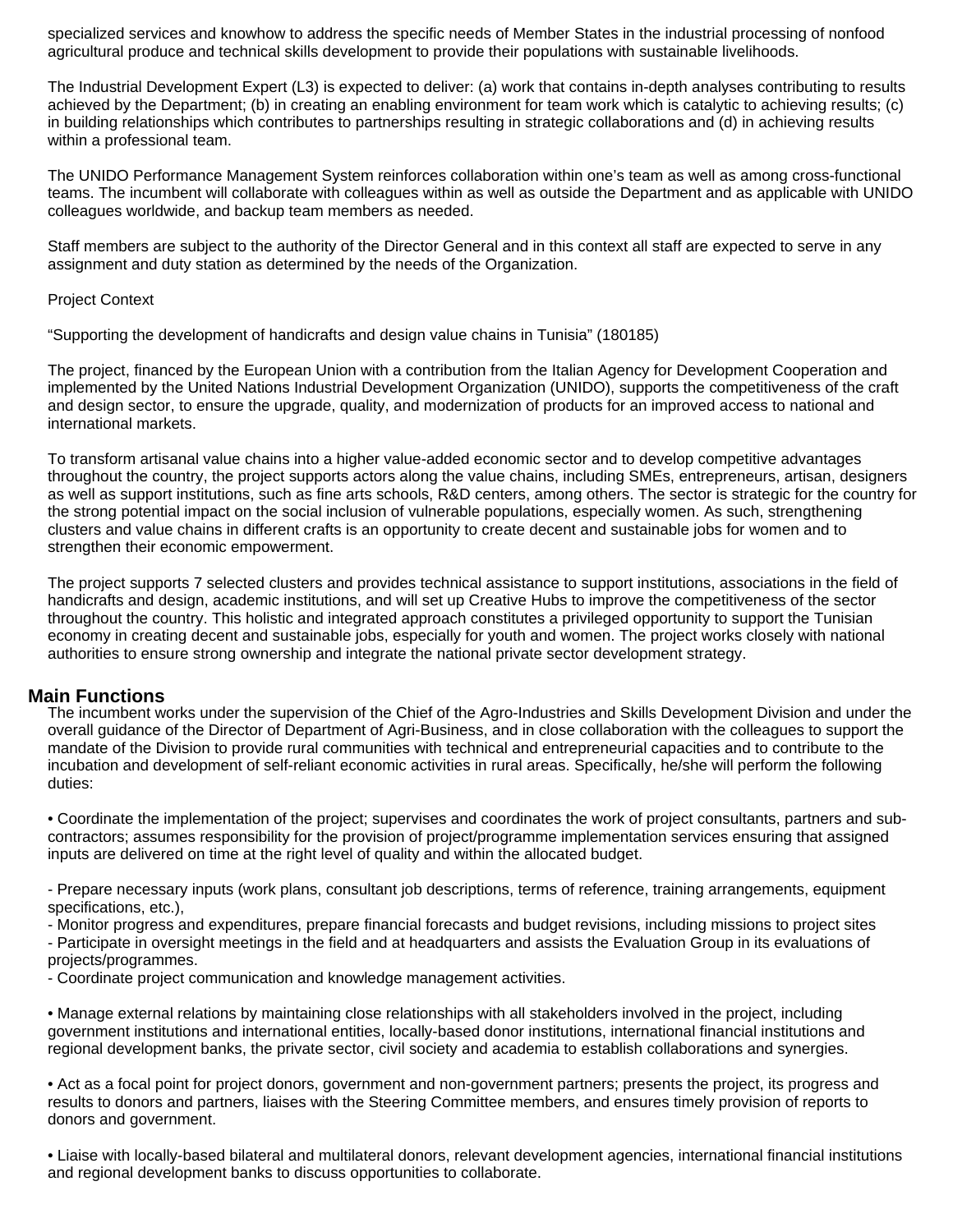• Contribute to planning funds mobilization strategies and cooperates with other units in-house in mobilizing the funds necessary for project and programme implementation.

• Assist in the preparation for UNIDO's global forum activities (conferences, seminars, expert group meetings, etc.) related to the project and in their running; prepares technical papers or other inputs for project related seminars, conferences, expert group meetings, etc.

• Keep abreast of Small and Medium-sized Entreprises (SMEs) developments in Agro-Industries and Skills Development.

• Perform other related duties and assignments as required by the Project Manager, Chief of the Division or Director of the Department.

## **Core Competencies:**

WE LIVE AND ACT WITH INTEGRITY: work honestly, openly and impartially.

WE SHOW PROFESSIONALISM: work hard and competently in a committed and responsible manner.

WE RESPECT DIVERSITY: work together effectively, respectfully and inclusively, regardless of our differences in culture and perspective.

WE FOCUS ON PEOPLE: cooperate to fully reach our potential –and this is true for our colleagues as well as our clients. Emotional intelligence and receptiveness are vital parts of our UNIDO identity.

WE FOCUS ON RESULTS AND RESPONSIBILITIES: focus on planning, organizing and managing our work effectively and efficiently. We are responsible and accountable for achieving our results and meeting our performance standards. This accountability does not end with our colleagues and supervisors, but we also owe it to those we serve and who have trusted us to contribute to a better, safer and healthier world.

WE COMMUNICATE AND EARN TRUST: communicate effectively with one another and build an environment of trust where we can all excel in our work.

WE THINK OUTSIDE THE BOX AND INNOVATE: To stay relevant, we continuously improve, support innovation, share our knowledge and skills, and learn from one another.

## **Minimum Requirements**

## **Education:**

Advanced university level degree in Management, Economics, Business Development, Design, or another relevant field with a specialization in Agro-Industries and and Skills Development is required.

## **UNIDO Languages:**

Fluency in French and Arabic and working knowledge of English is required.

## **Field of Expertise:**

A minimum of five (5) years of relevant professional experience including some at the international level, involving technical cooperation in developing countries in cultural and creative industries and SME development is required Experience in all phases of the Project Cycle is required Exposure in evaluating the needs, conditions and problems in developing countries is desirable.

UNIDO eligible professional level applicants are required to have served at least one year in their current post.

UNIDO General Service applicants are required to be at least at the GS-5 level; to have served in their current position for at least two years; and to have served in UNIDO for at least five years.

Candidates from non-represented member states are encouraged to apply.

## Female candidates are encouraged to apply..

## **This appointment is limited to the specified project(s) only and does not carry any expectation of renewal.**

Employees of UNIDO are expected at all times to uphold the highest standards of integrity, professionalism and respect for diversity, both at work and outside. Only persons who fully and unconditionally commit to these values should consider applying for jobs at UNIDO.

#### **All applications must be submitted online through the Online Recruitment System**

**Correspondence will be undertaken only with candidates who are being considered at an advanced phase of the selection process. Selected candidate(s) may be required to disclose to the Director General the nature and scope of financial and other personal interests and assets in respect of themselves, their spouses and dependants, under the procedures established by the Director General.** 

Visit the UNIDO web site for details on how to apply: www.unido.org